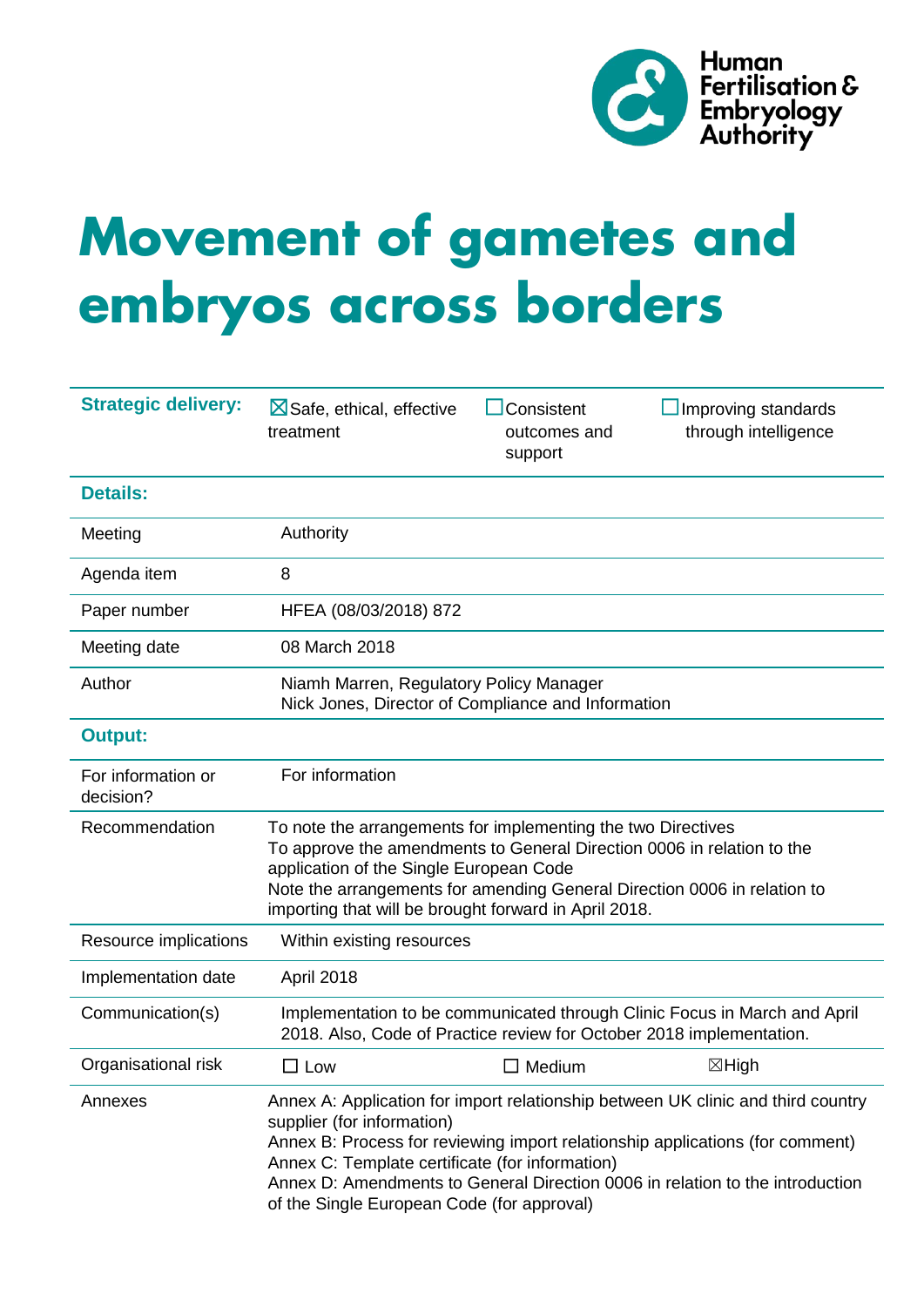Annex E: Standard licence conditions - compliance with the requirements – (for comment)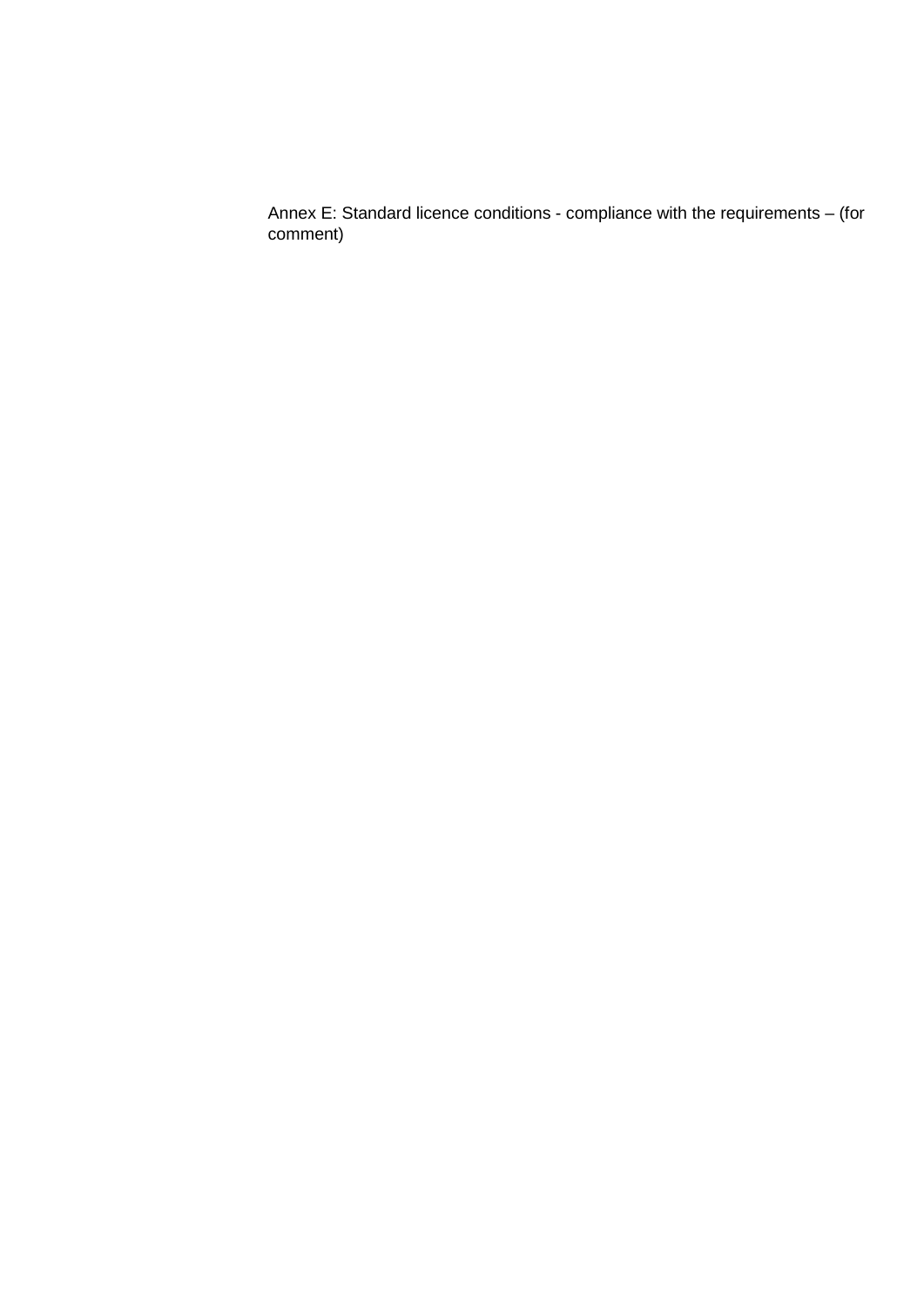

#### 1. **Introduction**

- **1.1.** This paper sets out the requirements for the implementation of the EU Directives on import, and coding. The import Directive deals with the importing of tissue and cells into the European Union (EU) from outside the European Economic Area (EEA) and Gibraltar. The coding directive sets out the procedures to ensure the traceability of tissue and cells following movement within the EU.
- **1.2.** The import requirement refers to the EU Commission Directive 2015/566 implementing Directive 2004/23/EC regarding the procedures for verifying the equivalent standards of quality and safety of imported tissues and cells. The coding Directive 2015/565 sets out standards of quality and safety for donation, procurement, testing, processing, preservation and distribution of all human tissue and cells intended for human application.
- **1.3.** These requirements have been transposed into the HF&E Act 1990 (as amended) by regulations (the Human Fertilisation and Embryology (Amendment) Regulations 2018) passed by Parliament on 27 February 2018. The regulations come into force on 1 April 2018, and guidance on their implementation will be included in the HFEA Code of Practice, Directions and standard licence conditions.
- **1.4.** We have been in dialogue with the sector for some time and it was originally expected that the implementation would take place in October 2018. Implementation in the UK has been brought forward to 1 April 2018 due to a speedier passage of the Regulations through Parliament.

#### $2.$ **Import Directive**

- **2.1.** The purpose of the import Directive is to ensure that there are procedures for verifying the standards of quality and safety of gametes and embryos that are imported into the UK from non-EEA and Gibraltar establishments. These establishments are classified as "third country" suppliers.
- **2.2.** In deciding how to implement the Import directive we have reviewed the Human Fertilisation and Embryology (Amendment) Regulations 2018 alongside the EU Directive and taken external legal advice.
- **2.3.** The requirements laid out in the Directive and the Regulations means that the HFEA will need to amend the Code of Practice requirements in 'guidance note 16: imports and exports' on factors that the licensed centre will need to reassure themselves of before applying for the requisite certificate, Schedule 3 of General Directions 0006, and the decision tree.
- **2.4.** The scale and origin of imported gametes into the UK can be summarised as follows. In 2017 there were 1099 import events from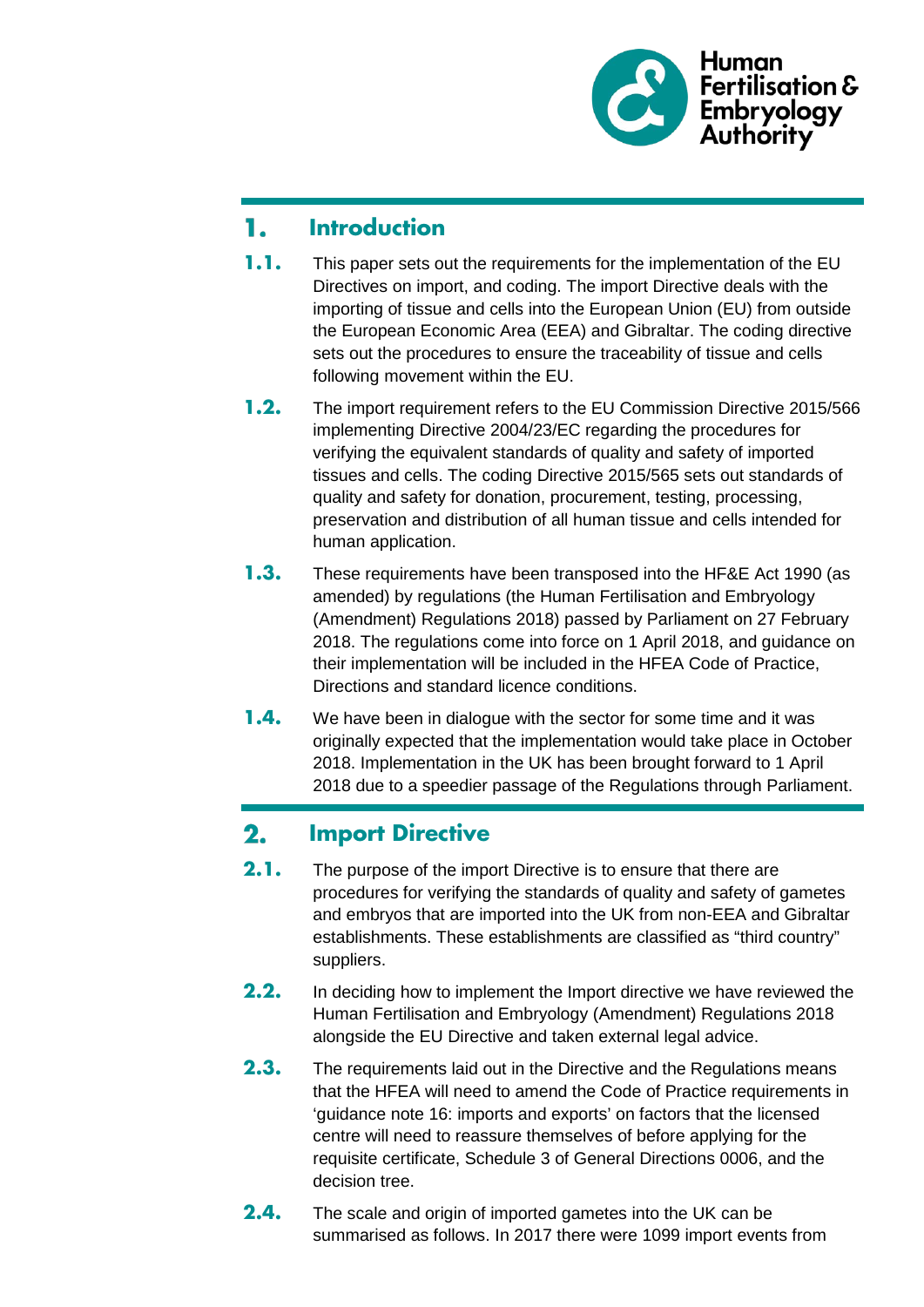outside the EEA, 989 of which were from the USA. However, there are only four centres in the USA that UK clinics currently import from.

- **2.5.** The other non-EEA countries that UK clinics imported from in 2017 include:
	- Australia (incl Cocos Island/Christmas Island)
	- Canada
	- Hong Kong
	- New Zealand (incl Chatham Island)
	- Panama
	- Samoa (Formerly known Western Samoa)
	- Singapore
	- South Africa
	- Tanzania
	- **Ukraine**
- **2.6.** In 2017 some 65 UK clinics imported gametes from one or more non-EEA country. However, the scale of their import activity varies hugely, from 1 import event to 151. Of the 65 importing clinics that year, only 14 did so on more than 20 occasions.
- **2.7.** For the purposes of the EU Directive any clinic that imports gametes or embryos from a third country supplier is referred to as an Importing Tissue Establishment (ITE). In order to import from a Third County supplier (i.e. any supplier in a country which is outside the EEA), a UK centre needs to apply to the relevant regulatory body (in the case of the UK the HFEA) for a certificate to allow them to make qualifying imports. This can be for a one-off import or for ongoing imports. The application form (attached for information at annex A) that UK clinics will use to apply to the HFEA for a certificate sets out the requirements that clinics will have to meet.
- **2.8.** The process works like this. The responsibility of considering/approving any such application lies with the executive Licensing Officer (the delegation by the Authority is proposed in the updated Standing Orders elsewhere at this meeting). In cases where a Special Direction is required for any import, the decision would continue to rest with Statutory Approvals Committee. Annex B sets out the draft process for review of the certificates issued to clinics.
- **2.9.** The regulations give the HFEA a new power to revoke the clinic's licence on grounds that the premises of any clinic in a third country from which the UK clinic imports are not considered suitable. As a result, changes need to be made to the decision tree for the refusal or revocation of a licence. This is the statutory incentive for UK clinics to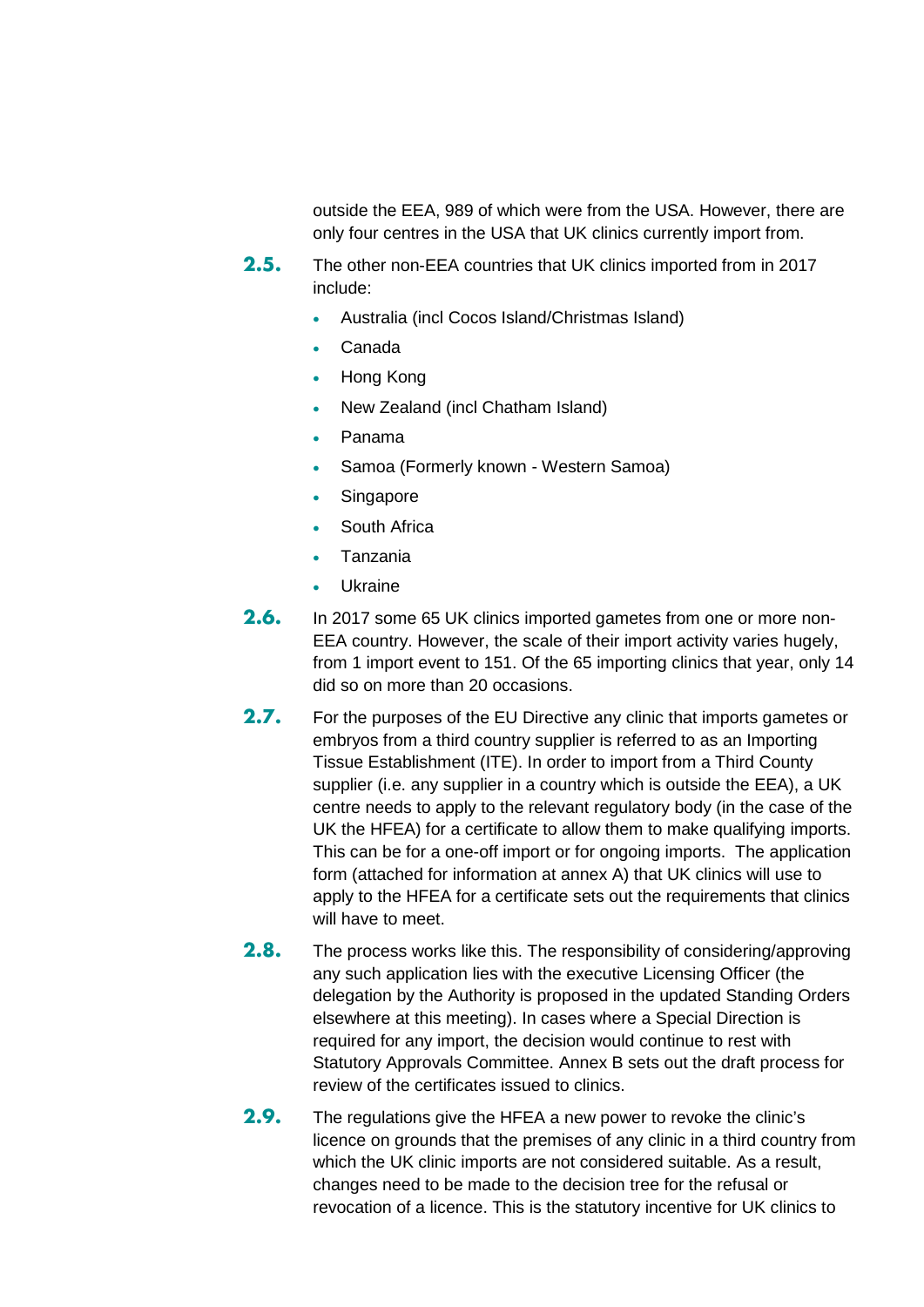ensure that any third country clinic that they import from does indeed meet the standards of quality and safety that the Directive requires.

- **2.10.** The EU Directive provides a template certificate to be issued to those clinics that import from third country suppliers. This certificate is provided at Annex C to this paper, for information.
- **2.11.** Under the Directive, HFEA licensed clinics are required to establish third party agreements (TPA) with all third country suppliers. They will then have to apply to the HFEA for a certificate which allows them to import from those named establishments provided those establishments meet the requirements of quality and safety.
- **2.12.** The importing HFEA licensed clinic must notify us of the following:
	- 1. if the UK centre ceases to import from a third country supplier.
	- 2. if there are any serious adverse events or serious adverse reactions as notified by the third country supplier.
	- 3. if there are any changes in circumstances of the third country supplier that the person responsible (PR) is aware of.
	- 4. if it changes its importing relationship with the third country supplier for example it starts importing embryos where it previously only imported gametes from the supplier.
- **2.13.** The HFEA must consider the application for any importing certificates and the licensing officer will determine whether to grant the certificate. We then monitor compliance through the process of engaging with clinics to work on TPAs
- **2.14.** To give effect to the directive the HFEA will need to amend the import/export General Direction 0006. Given the challenging time constraints and the complexity of the requirements these are being drafted and will need to be agreed by the Authority (delegated as appropriate) during April 2018, coming into effect as soon as possible thereafter.

#### $3.$ **Coding Directive**

- **3.1.** The coding Directive is designed to facilitate traceability by establishing a unique identifier applied to tissues and cells (including reproductive cells) by way of a Single European Code (SEC) providing information on the main characteristics and properties of those tissues and cells. This traceability is for tissues and cells distributed between EU, EEA and Gibraltar (hereafter referred to as EU).
- **3.2.** The SEC is applied to the movement of donor gametes and embryos between licensed clinics (or 'tissue establishments' in EU terms) within and outside the UK (partner gametes and embryos are excluded). A clinic importing gametes and embryos from a tissue establishment and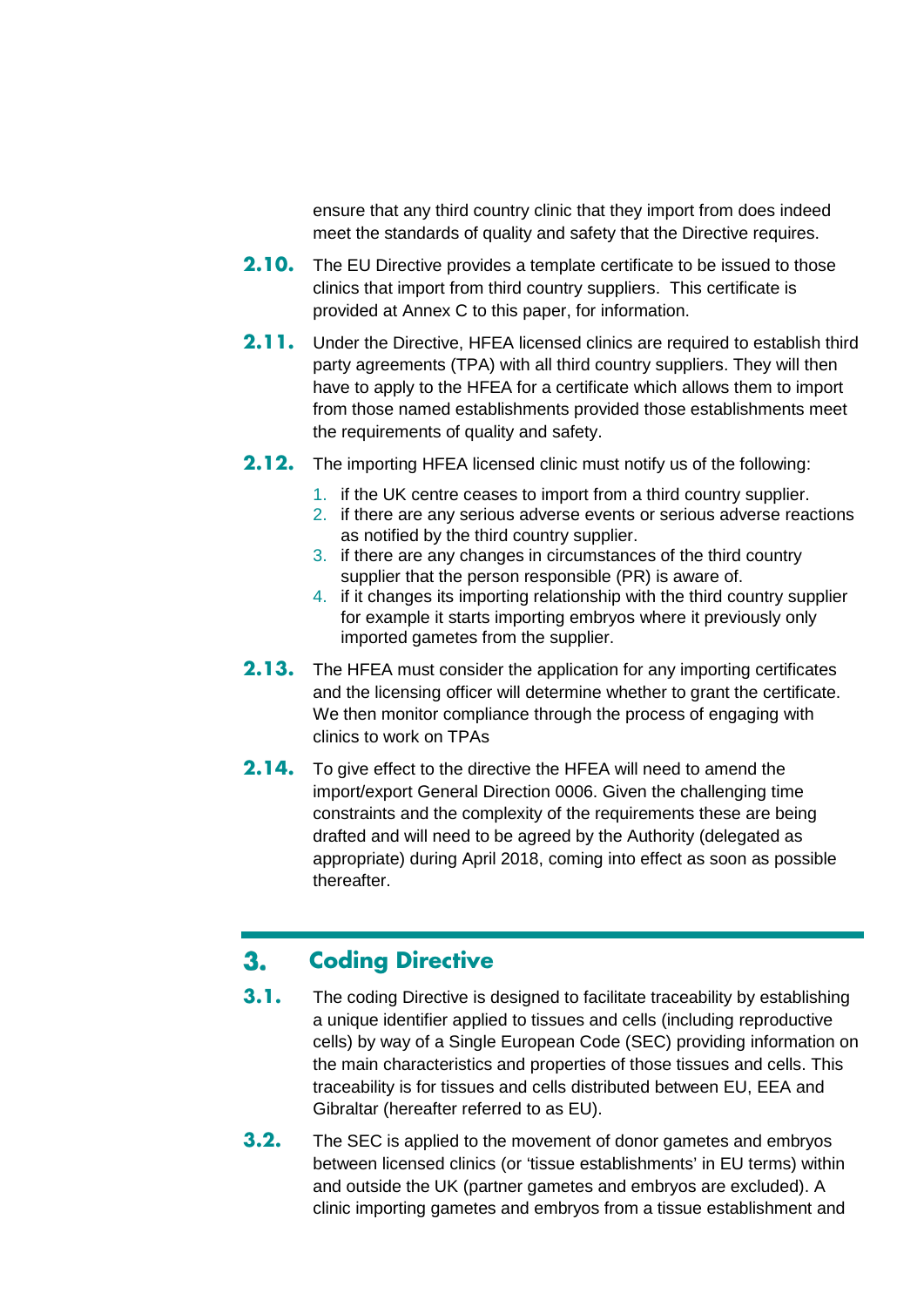not distributing thereafter (that is importing for use in that clinic only) is exempt from applying the code.

**3.3.** The SEC is the unique identifier for tissues and cells distributed in the EU. It comprises of 40 alpha-numeric characters; it must be 'eyereadable', that is, if a bar code is used, it must be accompanied by the SEC. Ideally it will be attached to the container of the tissue/cell but where that is not possible due to its size it is attached to the documentation accompanying and linked to the tissue/cell. That is likely to be the case for many reproductive products, for example straws of sperm.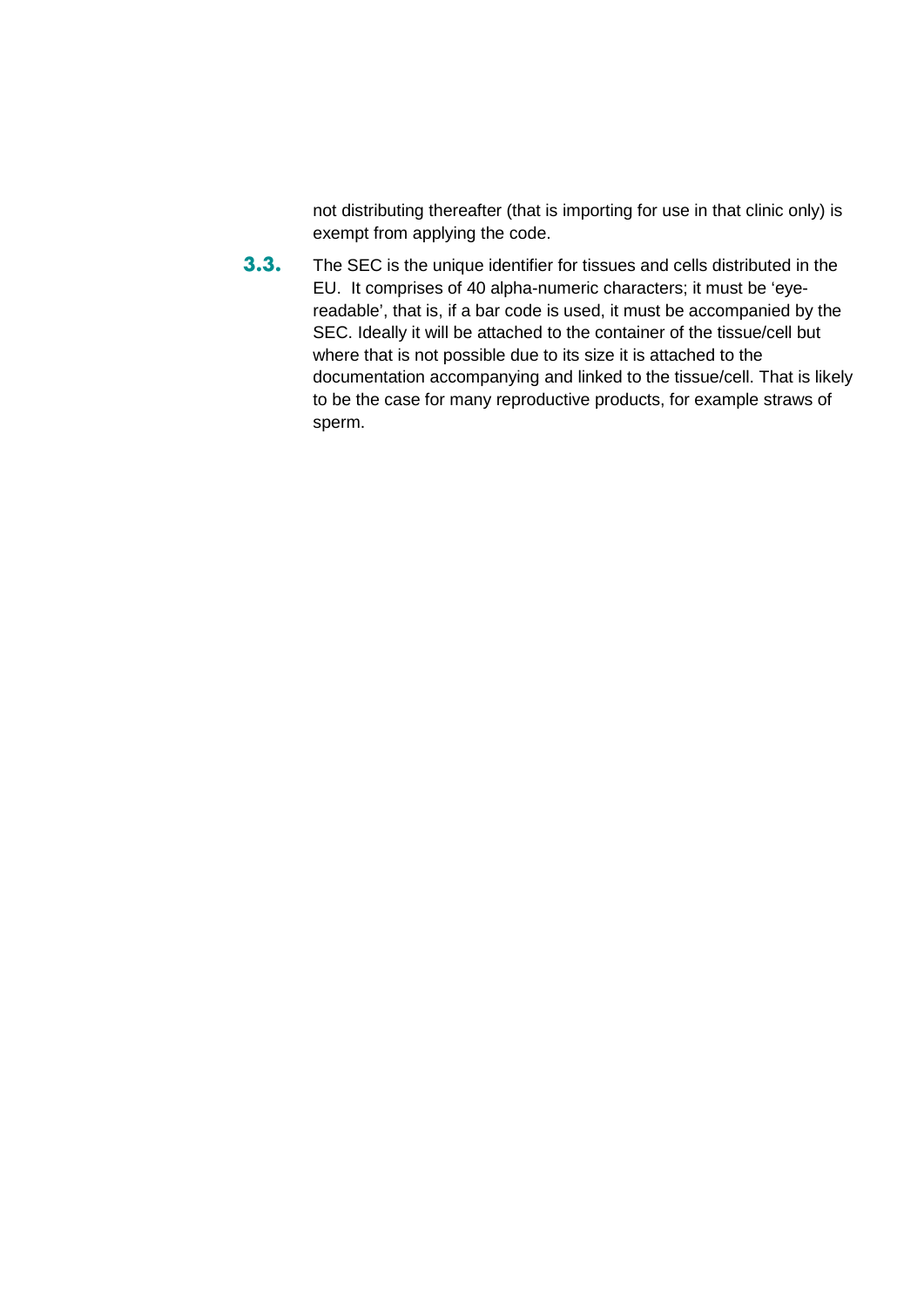| <b>Donation identification sequence</b>       |                                                     |                                                                                                 | <b>Product identification sequence</b>                                                                                                                                                            |                                                                              |                                                                                  |  |  |  |
|-----------------------------------------------|-----------------------------------------------------|-------------------------------------------------------------------------------------------------|---------------------------------------------------------------------------------------------------------------------------------------------------------------------------------------------------|------------------------------------------------------------------------------|----------------------------------------------------------------------------------|--|--|--|
| <b>ISO</b><br>Country<br>code                 | <b>Tissue</b><br>Establishment<br>code              | <b>Unique Donation</b><br><b>Number</b>                                                         | Product code                                                                                                                                                                                      | Split number                                                                 | <b>Expiry date</b>                                                               |  |  |  |
| 2 alpha<br>charact<br>ers                     | 6 alpha-numeric<br>characters                       | 13 alpha-numeric<br>characters                                                                  | $1+7$ alpha-<br>numeric<br>characters                                                                                                                                                             | 3 alpha-<br>numeric<br>characters                                            | 8 numeric<br>characters<br>Yyyy/mm/dd                                            |  |  |  |
| GB                                            | 000123<br>00 then HFEA<br>licensed<br>centre number | 0000000000456<br>Clinic's donor<br>registration<br>$number-$<br>submitted to<br><b>HFEA</b> now | E0000059<br>1 of $5$ for<br>reproductive<br>cells (EUTC<br>system),<br>00000 then<br>-Embryos (56)<br>-Sperm $(59)$<br>-Oocytes (57)<br>-Ovarian<br>tissue $(58)$<br>-Testicular<br>tissue $(60)$ | 001<br>If sperm, for<br>example, is<br>distributed to<br>more than<br>one TE | 20181231<br>Date of expiry<br>of consent, for<br>example, 31<br>December<br>2018 |  |  |  |
| SEC GB0001230000000000456 E000005900120181231 |                                                     |                                                                                                 |                                                                                                                                                                                                   |                                                                              |                                                                                  |  |  |  |

### **3.4.** The SEC is made up of the following (six) features.

- **3.5.** It enables the recipient tissue establishment to trace the primary distributing tissue establishment if there is an issue (now and in the future) relating to the quality or safety of the gametes or embryos, for example a child develops a genetic condition associated with the use of donor sperm.
- **3.6.** The Human Fertilisation and Embryology Act 1990 (amended) requires licensed clinics to ensure full traceability. Our requirements are set out in the HFEA Code of Practice, (General) Direction 0006, and standard licence conditions (SLC 99-104). We also already require clinics to register a unique donor registration code with the HFEA through the data submission system.
- **3.7.** The requirements introduced by the Directive are additional to our extant requirements, but are not substantially different – the format of the code is prescribed and incorporates the current clinic donor code. It will necessitate additional work for clinics, particularly for those distributing gametes and embryos to other clinics, either within the UK or elsewhere. We are not requiring clinics to submit the SEC to the HFEA.
- **3.8.** The necessary changes we need to make to ensure licensed clinics meet the requirements of the Directive are comprised of three main components:
	- 1. Instructions to clinics with detail as to their obligations in meeting the requirements of the Directive, by way of a Chair's letter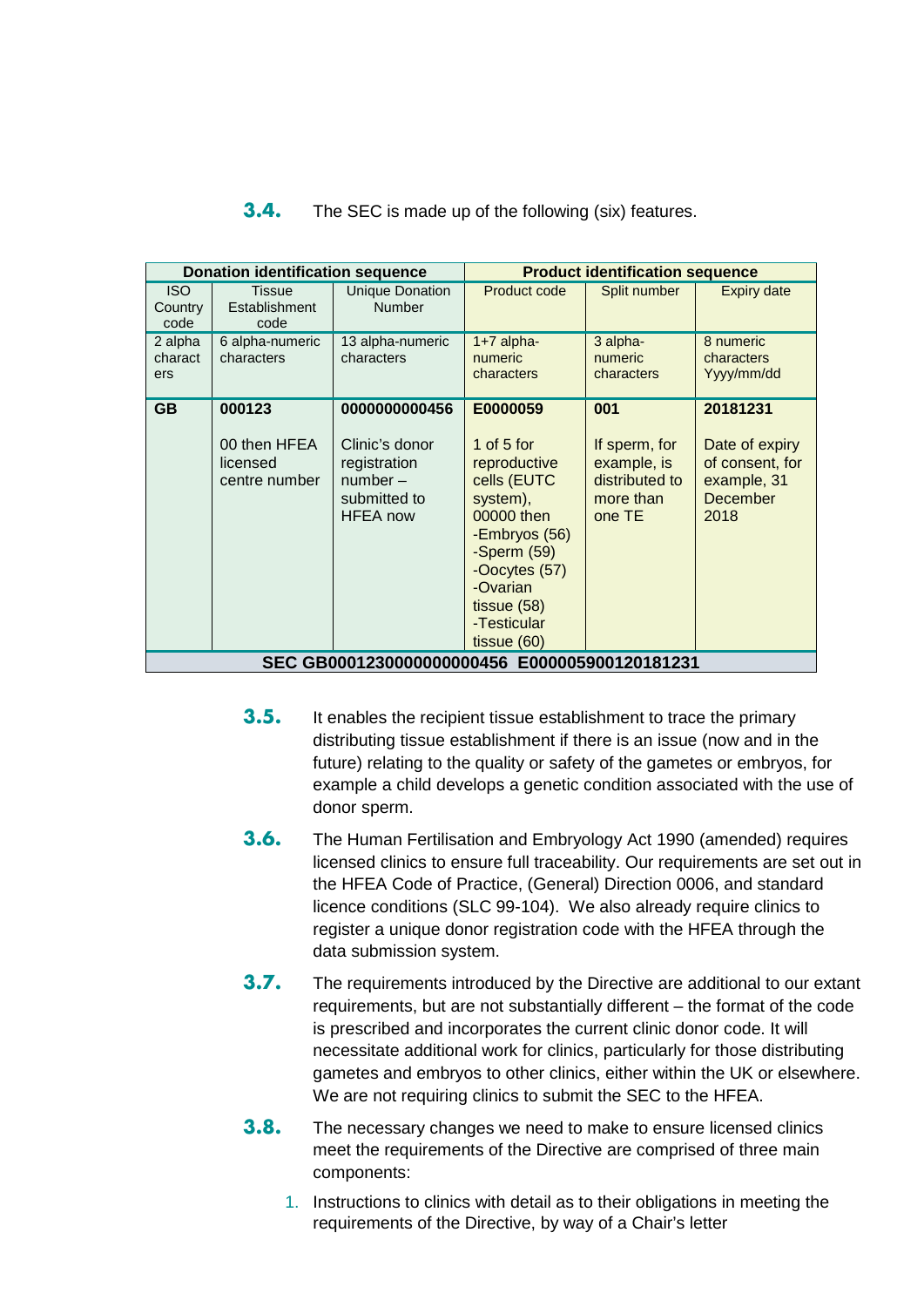- 2. The Regulations stipulate, amongst other things, that Directions (from the HFEA to licensed clinics) must specify the system to be adopted for the identification of gametes and embryos intended for human application, together with the information that must be provided to the Authority. This stipulation will be met by way of amendments to General Direction 0006 – Annex D
- 3. Consequential amendments to standard licence conditions, affecting treatment and storage clinics (standard licence condition T100 and T101) - Annex E
- **3.9.** As the UK Competent Authority for reproductive tissues and cells, the HFEA has other obligations (including ensuring compliance by licensed clinics) to ensure that the SEC system works effectively, as follows and in summary:
	- Ensure that all UK licensed clinics' details (name, licence number, and contact details) are held (and updated) in the EU tissue establishment compendium (EU web-based database). This is currently up to date, and as new licences are granted and the details of existing clinics change it will need updating in line with our own Register of licensed clinics;
	- Inform another country's competent authority where a tissue establishment in that country is not shown on the Compendium or its details are erroneous;
	- Monitor the implementation of the SEC by licensed clinics at inspection, checking that the SEC has been incorporated within the documentation.

#### 4. **Recommendation**

- **4.1.** The Authority is recommended to:
	- Note the arrangements for implementing the two Directives
	- Approve the amendments to General Direction 0006 in relation to the application of the Single European Code
	- Note the arrangements for amending General Direction 0006 in relation to importing that will be brought forward in April 2018.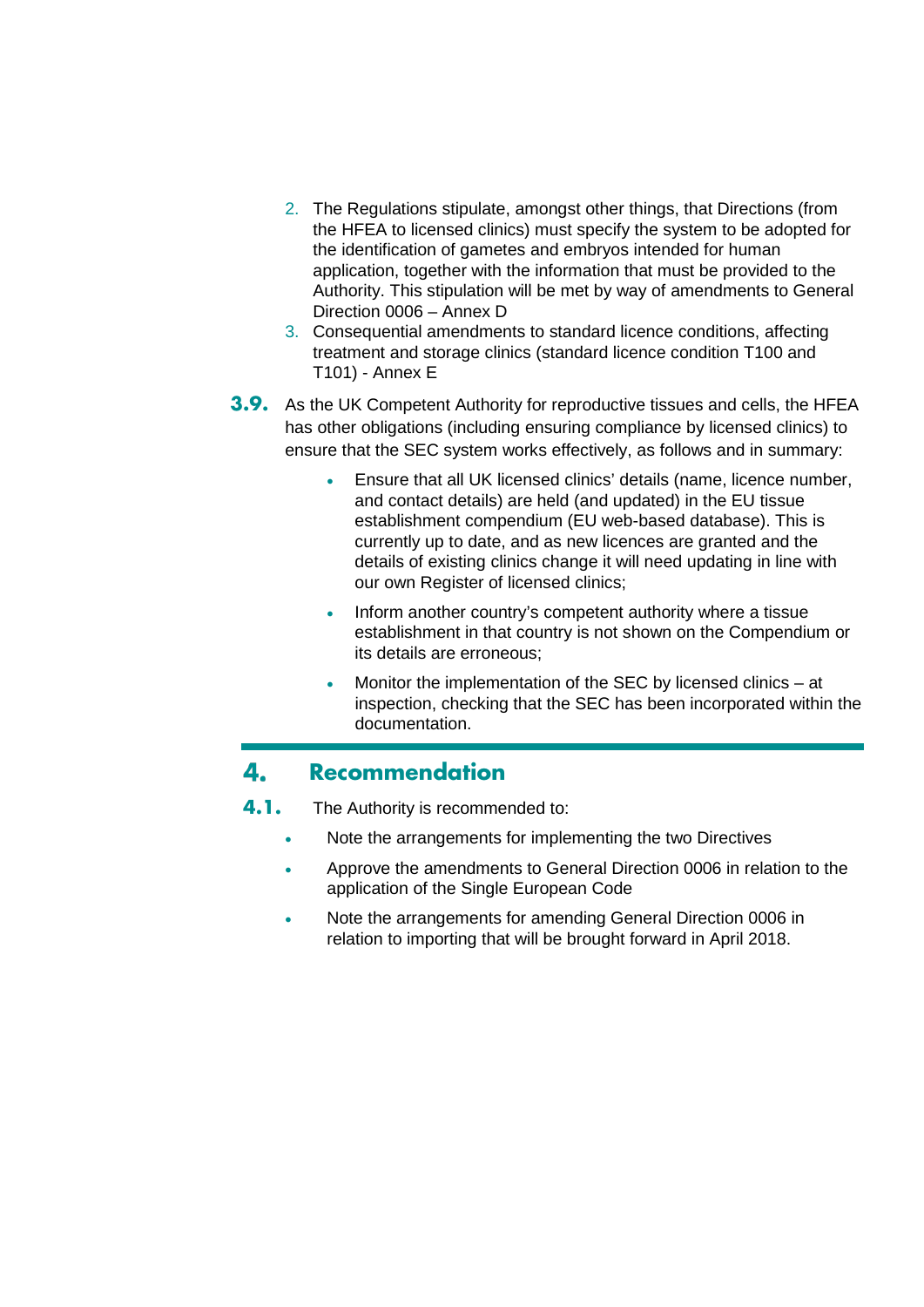# **Annex A: Application for import relationship between UK clinic and third country supplier**

## **Application to authorise an importing tissue establishment**

## **General information on the Importing Tissue Establishment (ITE)**

| Name of ITE (centre number)                                                                              |                                  |  |
|----------------------------------------------------------------------------------------------------------|----------------------------------|--|
| EU Tissue Establishment Compendium Code                                                                  |                                  |  |
| <b>ITE Address and postal address (if different)</b>                                                     |                                  |  |
|                                                                                                          |                                  |  |
|                                                                                                          |                                  |  |
|                                                                                                          |                                  |  |
| Status of the applicant: first accreditation, designation,<br>authorisation or licence as ITE or renewal | First time $\Box$ Renewal $\Box$ |  |
| Name of the applying unit (if different from the above<br>address)                                       |                                  |  |
| Address of the applying unit (if different)                                                              |                                  |  |
| Name of the site of reception of imports (if different<br>from the above)                                |                                  |  |
| Visiting address of the site of reception                                                                |                                  |  |
| Postal address of the site of reception (if different)                                                   |                                  |  |
|                                                                                                          |                                  |  |
| <b>Contact details for the application</b>                                                               |                                  |  |
| Name of PR                                                                                               |                                  |  |
| <b>Address of PR</b>                                                                                     |                                  |  |
| <b>Telephone number of PR</b>                                                                            |                                  |  |
| <b>E-mail address of PR</b>                                                                              |                                  |  |
| <b>URL of ITE website</b>                                                                                |                                  |  |
|                                                                                                          |                                  |  |

**Details of tissues and cells to be imported**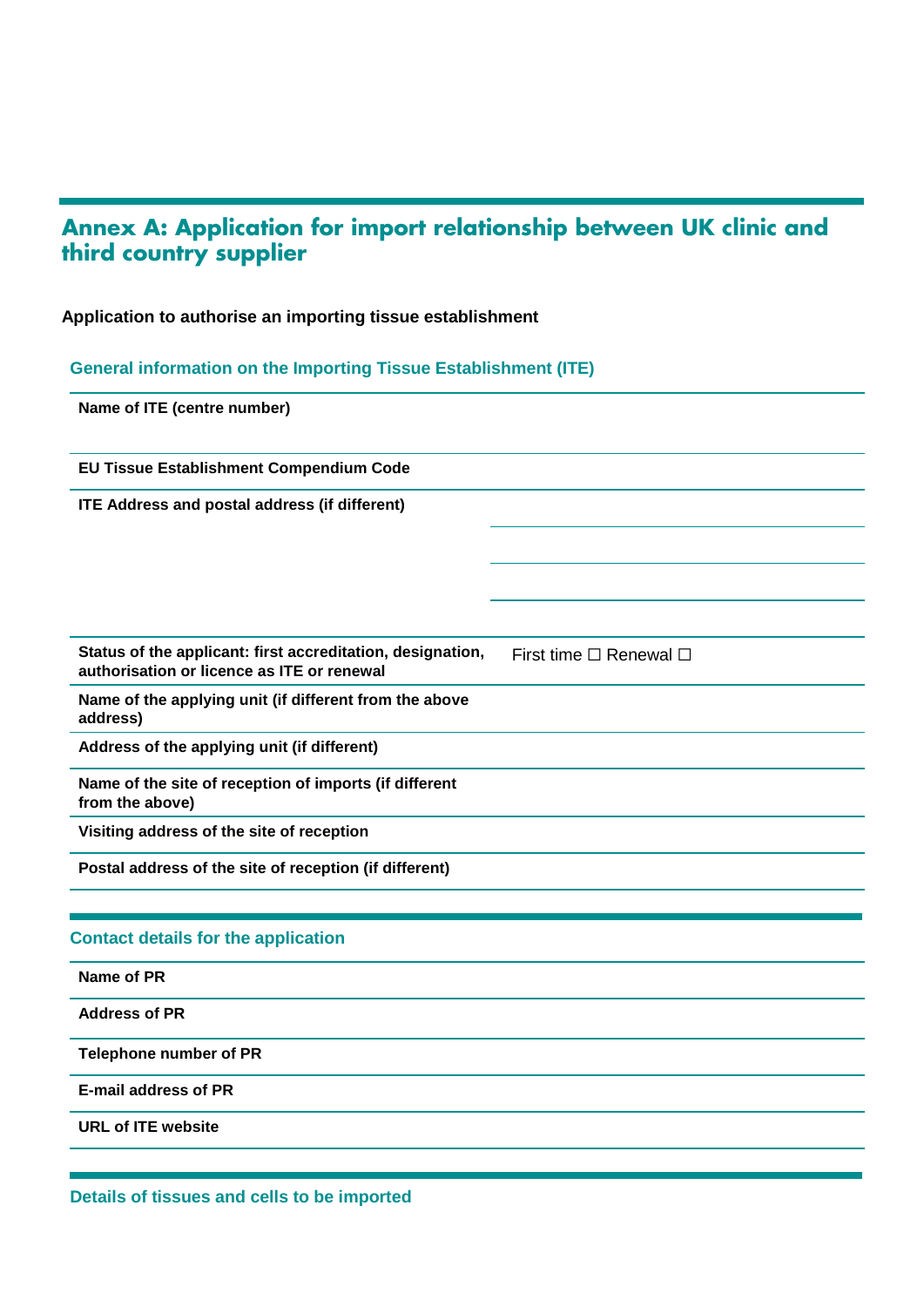**A list of the tissues and cells to be imported, including one-off imports** 

| <b>One-off imports</b>                                                                                                              |          |             |         | $\Box$     |              |         |
|-------------------------------------------------------------------------------------------------------------------------------------|----------|-------------|---------|------------|--------------|---------|
| Product name(s) of imported tissues and cells                                                                                       |          |             |         |            |              |         |
| The trade name (if different to the product name)                                                                                   |          |             |         |            |              |         |
| Name of the third country supplier for each type of<br>tissue and cell to be imported                                               |          |             |         |            |              |         |
| <b>Location of activities</b>                                                                                                       |          |             |         |            |              |         |
| Which activities are carried out prior to import by the<br>third country supplier per type of tissue or cell                        | Donation | Procurement | Testing | Processing | Preservation | Storage |
|                                                                                                                                     | $\Box$   | $\Box$      | $\Box$  | $\Box$     | $\Box$       | $\Box$  |
| Which activities are carried out prior to import by sub-<br>contractors of the third country supplier per type of<br>tissue or cell | Donation | Procurement | Testing | Processing | Preservation | Storage |
|                                                                                                                                     | $\Box$   | $\Box$      | $\Box$  | $\Box$     | $\Box$       | $\Box$  |
| A list of all activities carried out by the ITE subsequent<br>to import per type of tissue or cell                                  |          |             |         |            |              |         |
| Names of the third countries in which the activities                                                                                |          |             |         |            |              |         |

**prior to import take place per type of tissue or cell**

## **Details of third country suppliers**

**Name of the third country supplier**

**Name of the contact person**

<span id="page-9-1"></span><span id="page-9-0"></span>**Visiting address**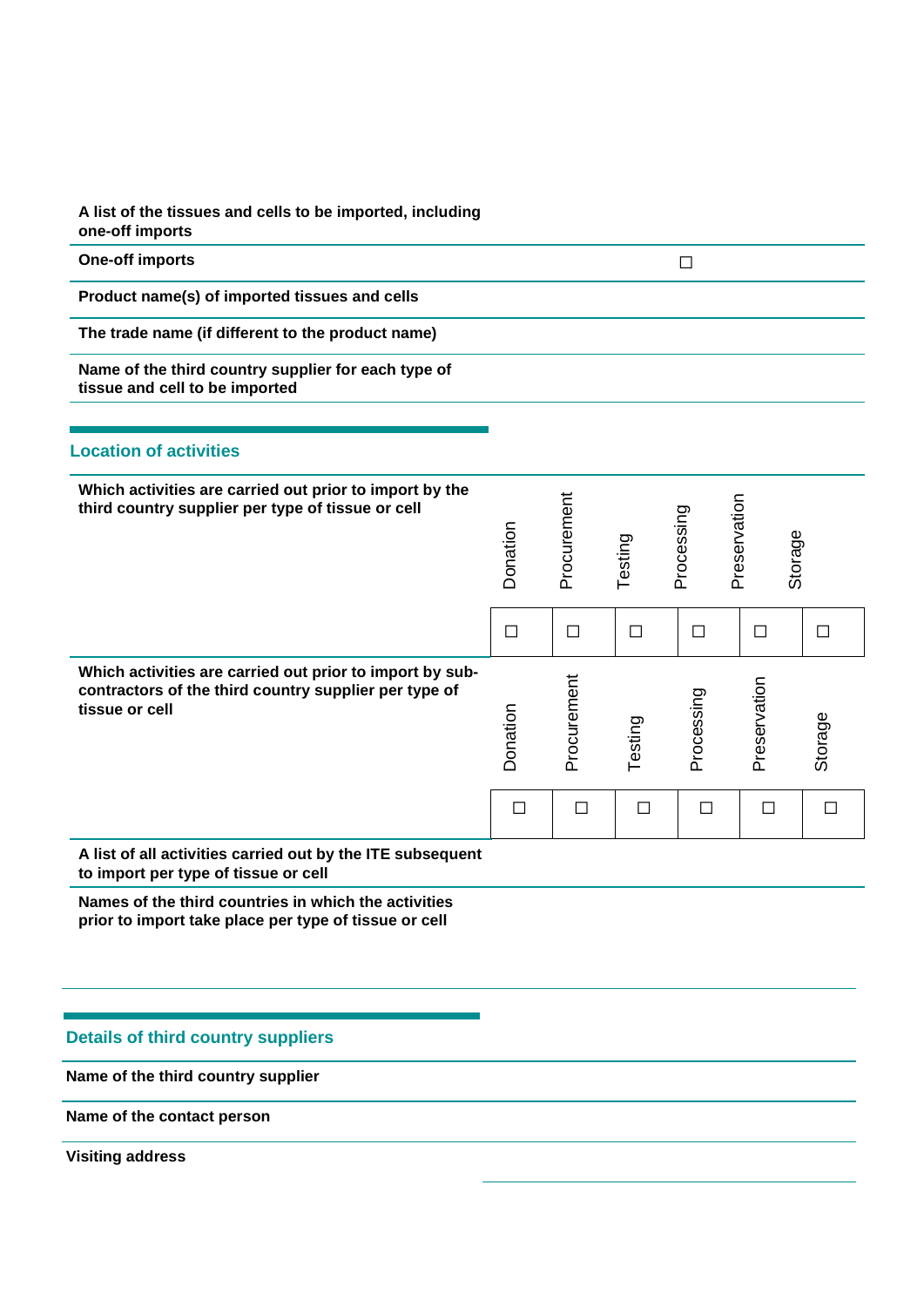#### **Postal address (if different)**

**Telephone number (including international dialling code)**

**Emergency contact number (if different)**

**E-mail address**

-

#### **Documentation to accompany the application**

**Have you provided the following:**

| A copy of the written agreement with the third country<br>supplier                                                                                                      |  |
|-------------------------------------------------------------------------------------------------------------------------------------------------------------------------|--|
| A detailed description of the flow of imported tissues<br>and cells from their procurement to their reception at<br>the <b>ITE</b>                                      |  |
| A copy of the third country supplier's export<br>authorisation certificate1.<br>This should include the contact details of the third<br>country's competent authority.2 |  |

<sup>&</sup>lt;sup>1</sup> Or where a specific export authorisation certificate is not issued, certification from the r3elevant third country competent authority or authorities authorising the third country supplier's activities in the tissue and cells sector including exports. <sup>2</sup> Where this documentation is not available, alternative forms of documentation shall be provided such as reports of audits of the third country supplier.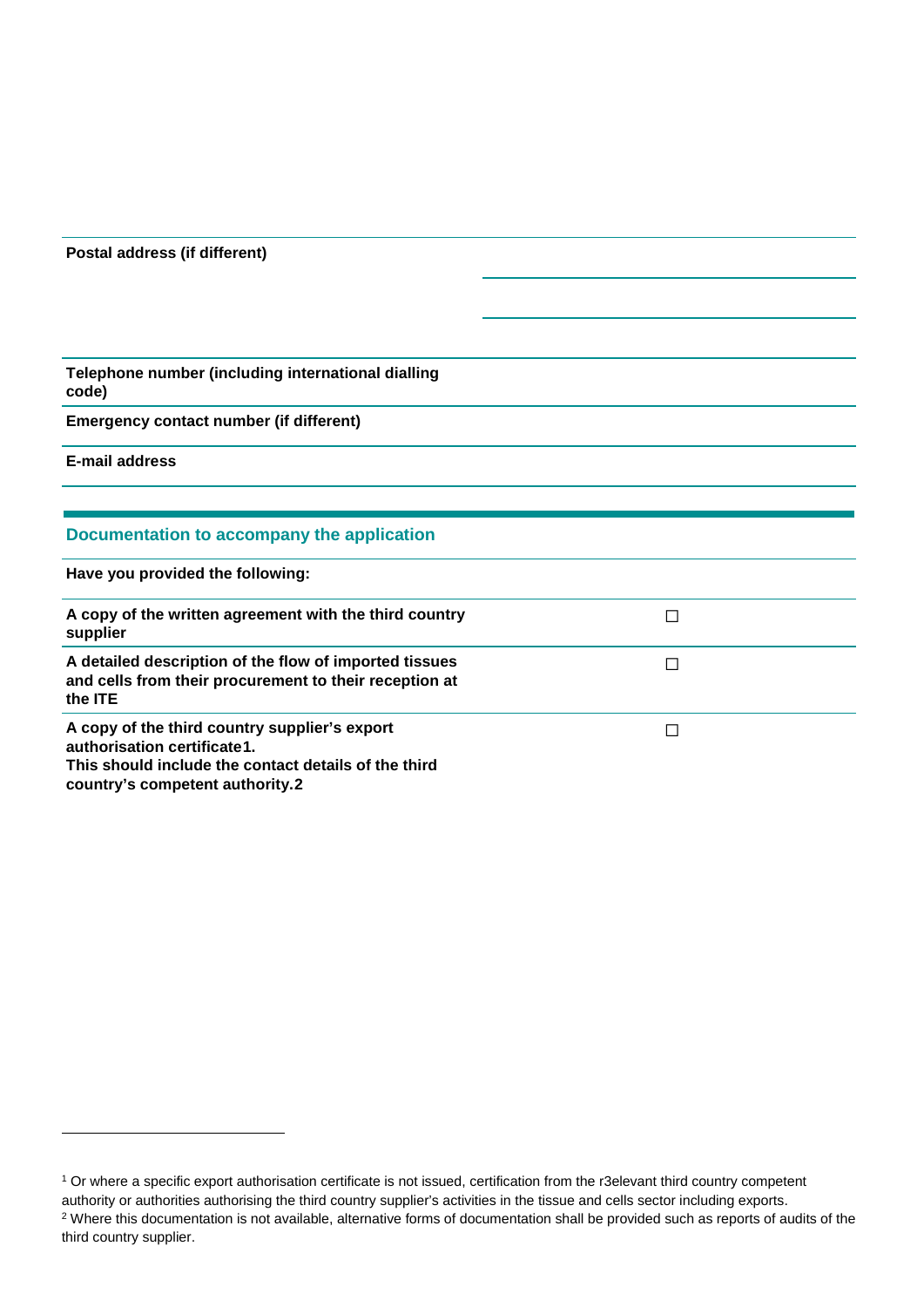

## **Annex B Process for reviewing import relationship applications**

- **Process 1 – first time application, for an import**  1. **relationship with a third country supplier, has been received**
- **1.1.** The UK clinic who receives the relevant paperwork from the third country supplier to satisfy the quality and safety standards
- **1.2.** The UK clinic finds the HFEA application form on the website (Word format)
- **1.3.** The UK clinic sends the paperwork and application form (outlined in Annex A) to a member of the compliance team
- **1.4.** A Compliance team member reviews the paperwork and the application form and develops an executive summary for the Licensing Officer to review
- **1.5.** The paperwork, application form and executive summary are sent to the licensing officer
- **1.6.** The licensing officer will review the executive summary and application form and make the decision whether to allow or refuse the import using a decision tree
- **1.7.** If the relevant requirements are met:
	- 1. the licensing officer will grant a certificate and issue the certificate in Annex C with the information provided in the paperwork, application form and executive summary;
	- 2. the third country supplier needs to be added to a spreadsheet which holds all the information of each third country supplier.
- **1.8.** If a certificate cannot be granted, letter of refusal, setting out the requirements which were not met, to be sent to the UK clinic

## **Process 2 – when an Importing Tissue**   $2.$ **Establishment (ITE) wants to import from a third country supplier who was approved previously**

- **2.1.** The UK clinic checks the HFEA website to check if any other UK clinic has a certificate authorising it to import from the particular the third country supplier.
- **2.2.** If no follow process 1
- If yes follow process 2
	- **2.3.** The UK clinic requests the third country supplier's paperwork from the HFEA.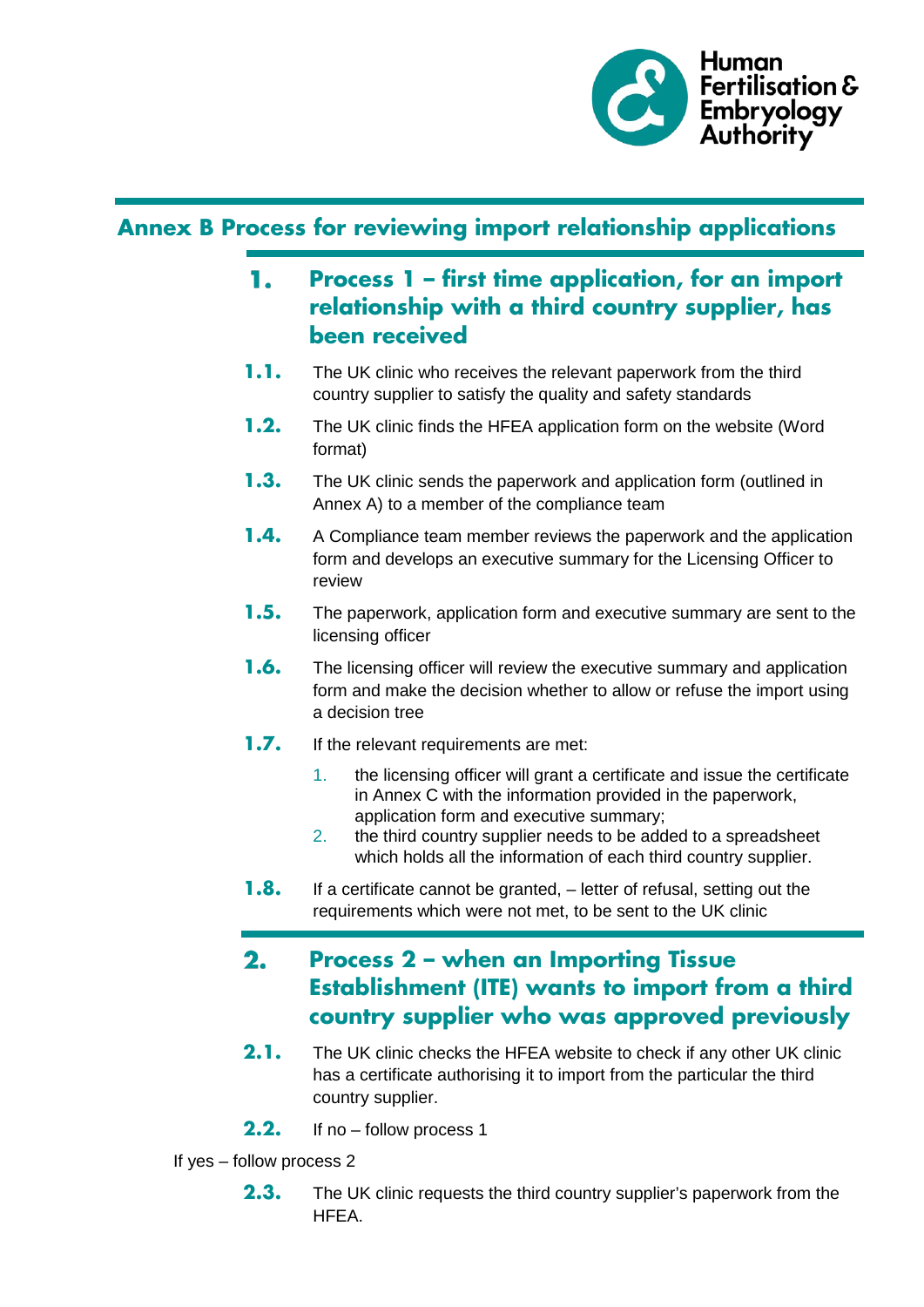- **2.4.** The compliance team member provides the paperwork to the UK clinic.
- **2.5.** The UK clinic must complete their own checks to ensure that the third country supplier continues to meet the quality and safety standards and that no changes have occurred at the third country supplier since the HFEA previously issued the certificate naming that third country supplier.
- **2.6.** The UK clinic sends the updated paperwork and application form to the Compliance team.
- **2.7.** Compliance reviews the paperwork and application form and develops an executive summary for the licensing officer.
- **2.8.** The executive summary and the application form are sent to the licensing officer.
- **2.9.** The licensing officer makes a decision, using the decision tree, whether to grant the certificate.
- **2.10.** If a certificate is granted,
	- 1. the licensing officer completes the certificate in Annex C with the information provided in the paperwork, application form and executive summary and
	- 2. issues the certificate to the UK clinic.
- 2.11. If a certificate is not granted,
	- 1. letter of refusal to be sent the ITE setting out the reasons for the refusal;
	- 2. other ITE's need to be notified to cease import and an updated certificate will need to be issued, removing the third country. This will happen if the certificate is not granted because of concerns about the quality and safety standards of that supplier;
	- 3. the third country supplier needs to be removed from the spreadsheet where all approved certificates are captured.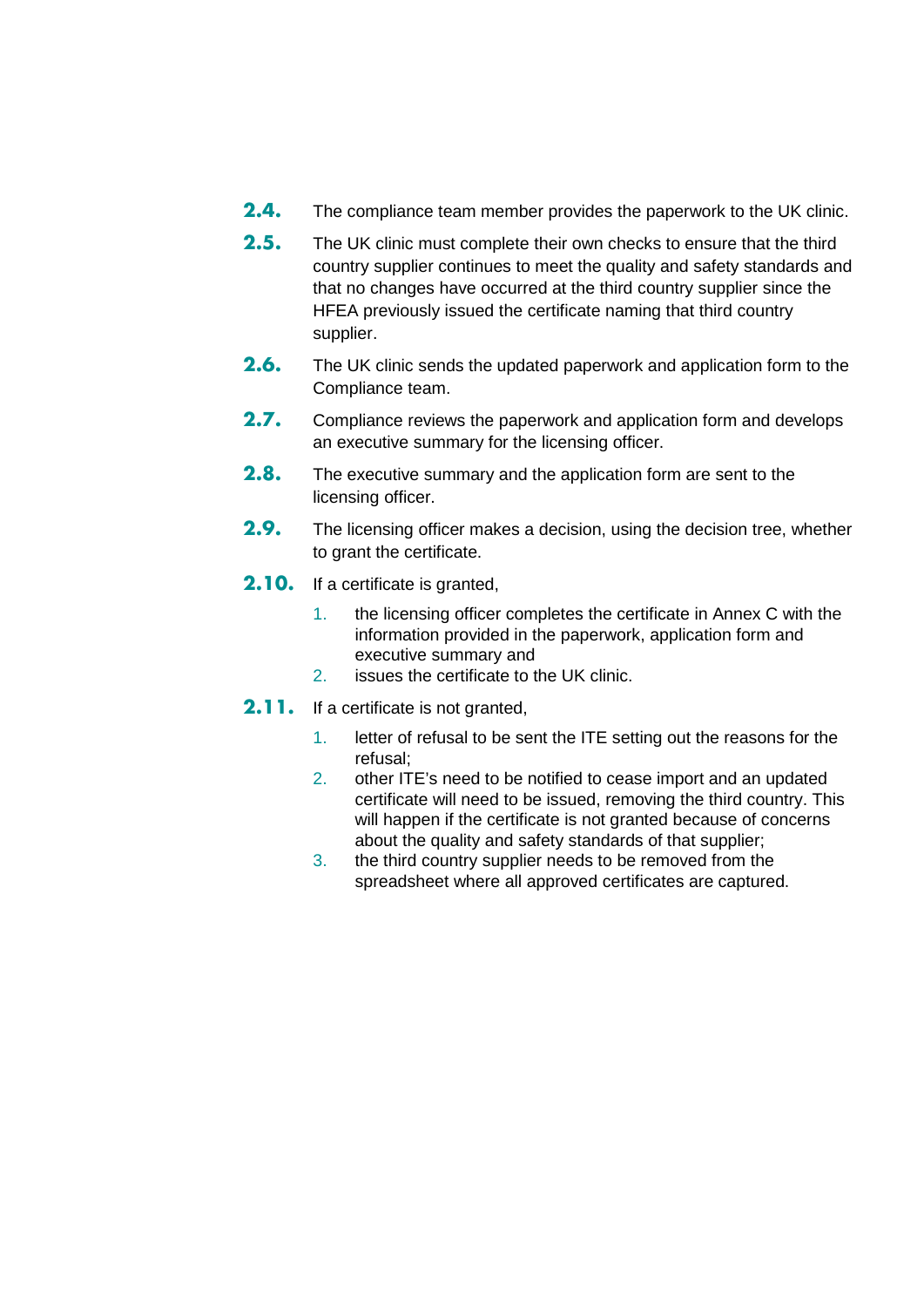# **Annex C: Template Certificate**

**Certificate of authorisation of an importing tissue establishment**

## **Importing Tissue Establishment (ITE) Details**

**Name of ITE (centre number)**

**EU Tissue Establishment Compendium Code**

**ITE Address and postal address (if different)**

**Site of reception of imports** 

**(if different from the above address)**

**Name of PR**

**Address of PR**

**Telephone number of PR (optional)**

**E-mail address of PR (optional)**

**URL of ITE website**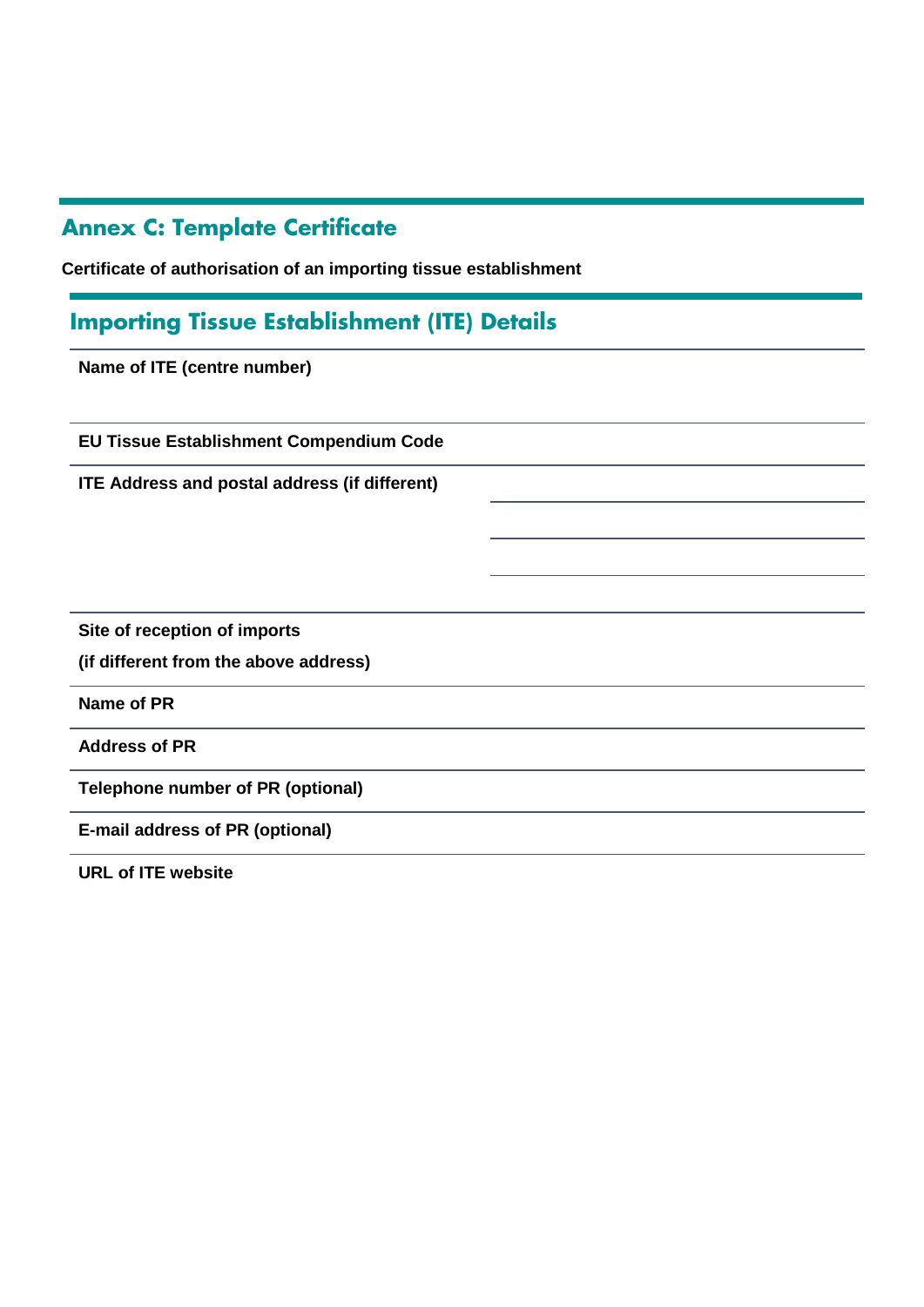

# **Scope of activities**

| <b>Type of Tissues and Cells (list</b><br>below using categories of                                          |          | <b>Activities in third countries</b>             |         |              |                              |         |                                                                                        |  |
|--------------------------------------------------------------------------------------------------------------|----------|--------------------------------------------------|---------|--------------|------------------------------|---------|----------------------------------------------------------------------------------------|--|
| tissues and cells listed in the<br><b>EU Tissue Establishment</b><br>Compendium adding rows as<br>necessary) | Donation | Procurement                                      | Testing | Preservation | Processing                   | Storage | <b>Import Accreditation,</b><br>Designation, Authorisation or<br><b>Licence Status</b> |  |
|                                                                                                              |          |                                                  |         |              |                              |         |                                                                                        |  |
|                                                                                                              |          |                                                  |         |              |                              |         |                                                                                        |  |
|                                                                                                              |          |                                                  |         |              |                              |         |                                                                                        |  |
|                                                                                                              |          |                                                  |         |              | 3CS - Third country supplier |         | G - Granted                                                                            |  |
|                                                                                                              |          | SC - Sub-contractor of third<br>country supplier |         |              |                              |         | S-Suspended                                                                            |  |
|                                                                                                              |          |                                                  |         |              |                              |         | $R -$ Revoked                                                                          |  |
|                                                                                                              |          |                                                  |         |              |                              |         | C - Cessation                                                                          |  |
| <b>One-off imports</b>                                                                                       |          |                                                  |         |              |                              |         |                                                                                        |  |
| Product name(s) of imported tissues and cells                                                                |          |                                                  |         |              |                              |         |                                                                                        |  |
| Any conditions placed on the import or clarifying<br>remarks                                                 |          |                                                  |         |              |                              |         |                                                                                        |  |
| Third country or countries of procurement (per<br>tissue and cell import)                                    |          |                                                  |         |              |                              |         |                                                                                        |  |
| Third country or countries in which other<br>activities take place (if different)                            |          |                                                  |         |              |                              |         |                                                                                        |  |
| Name and country of third country supplier(s) (per<br>tissue and cell import)                                |          |                                                  |         |              |                              |         |                                                                                        |  |
| EU Member States in which imported tissues and<br>cells will be distributed (if known)                       |          |                                                  |         |              |                              |         |                                                                                        |  |
|                                                                                                              |          |                                                  |         |              |                              |         |                                                                                        |  |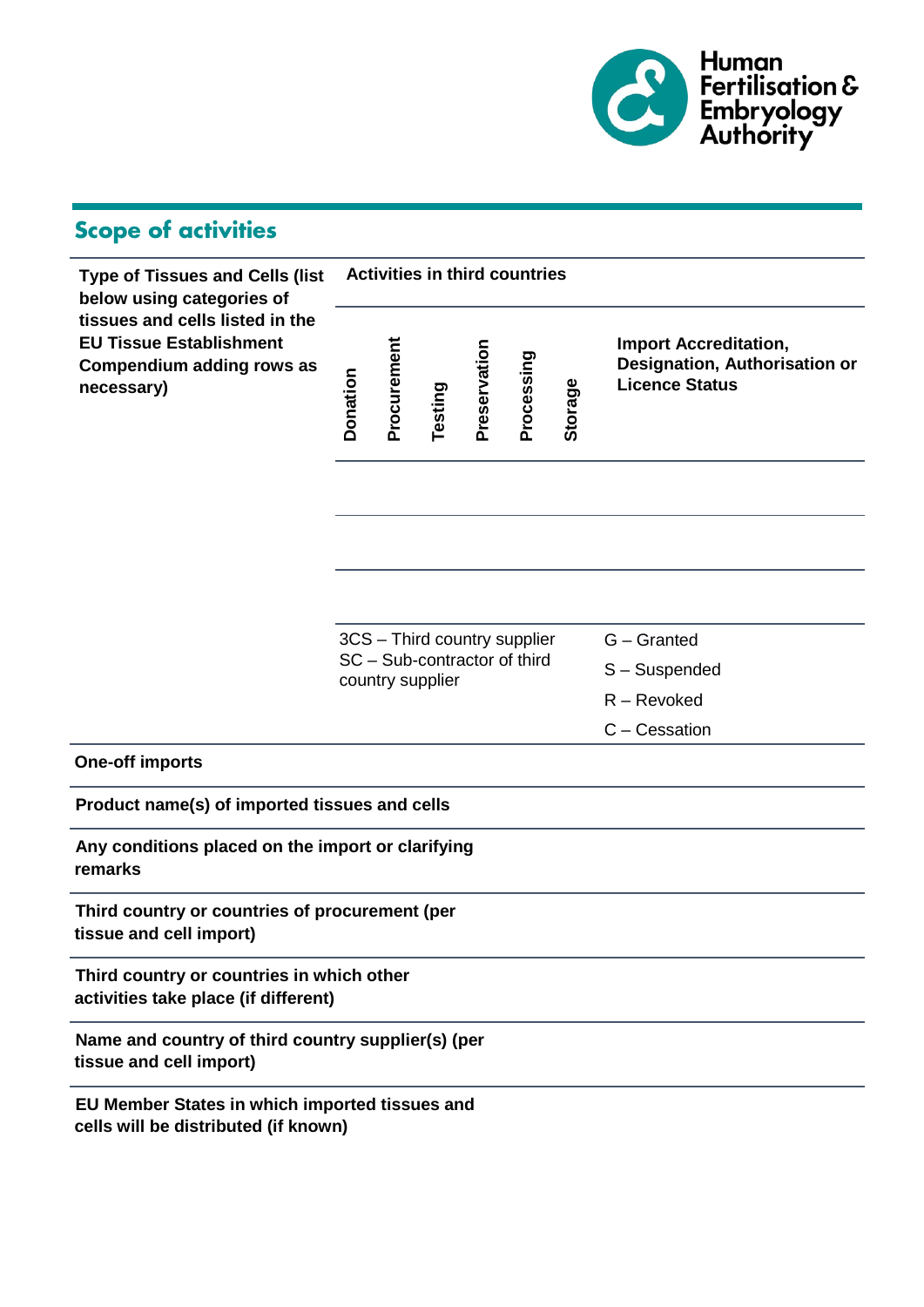| <b>Competent Authority (CA) Authorisation</b>                                      |                      |                   |
|------------------------------------------------------------------------------------|----------------------|-------------------|
| National accreditation, designation, authorisation<br>or licence number            |                      |                   |
| Legal basis of accreditation, designation,<br>authorisation or licence             |                      |                   |
| Date of expiry of accreditation, designation,<br>authorisation or licence (if any) |                      |                   |
| First accreditation, designation, authorisation or<br>licence as ITE or renewal    | First time $\square$ | Renewal $\square$ |
| <b>Additional remarks</b>                                                          |                      |                   |
| Name of CA                                                                         |                      |                   |
| Name of CA Officer                                                                 |                      |                   |
| Signature of CA Officer (electronic or otherwise)                                  |                      |                   |
| Date of accreditation, designation, authorisation<br>or licence                    |                      |                   |
| <b>CA Stamp</b>                                                                    |                      |                   |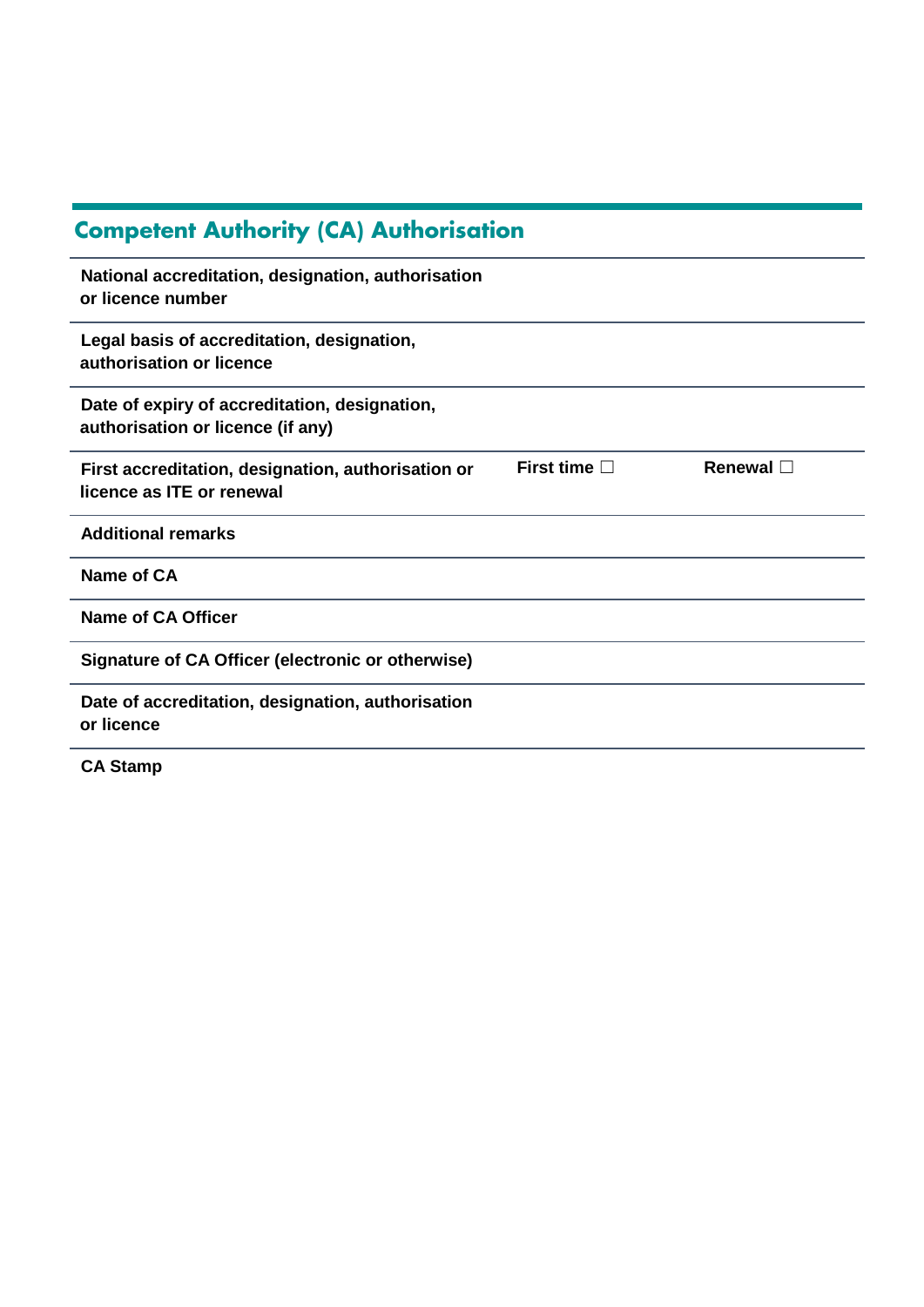## **Annex D – Amendments to General Direction 0006**

## **General Direction 0006 Single European Code (April 1 2018)**

- **2.1.** Licensed clinics must apply the Single European Code (SEC) to all tissues and cells before distribution for human application within the EU (including the UK), EEA or Gibraltar.
- **2.2.** The following exemptions to the requirements for a SEC apply:
	- Gametes and embryos for 'partner donation'. This is a term used in the Directive defined as the reproductive cells between a man and a woman who declare that they have an intimate physical relationship
	- Where gametes and embryos are provided at a clinic and are going to be used in treatment at the same clinic remain within the same centre (that is they are not distributed).
	- Where gametes and embryos are imported into the licensed clinic and will be used in treatment in the same clinic remain within the clinic for use in treatment.
	- Tissues and cells already in storage on 29 October 2016 (see transitional period, below).
- **2.3.** The SEC shall be in the form specified in Annex VII of the amended Directive 2015/565.
- **2.4.** The SEC is the unique identifier for tissues and cells distributed in the EU. It is made up of the following (six) features:

|                                               | <b>Donation identification sequence</b>            | <b>Product identification sequence</b>                                                                                                                           |                                                                                                                                                                              |                                                                                        |                                                                                         |  |  |  |
|-----------------------------------------------|----------------------------------------------------|------------------------------------------------------------------------------------------------------------------------------------------------------------------|------------------------------------------------------------------------------------------------------------------------------------------------------------------------------|----------------------------------------------------------------------------------------|-----------------------------------------------------------------------------------------|--|--|--|
| <b>ISO</b><br>Country<br>code                 | <b>Tissue</b><br><b>Establishment</b><br>code      | <b>Unique Donation</b><br><b>Number</b>                                                                                                                          | <b>Product code</b>                                                                                                                                                          | <b>Split</b><br>number                                                                 | <b>Expiry date</b>                                                                      |  |  |  |
| 2 alpha<br>charact<br><b>ers</b>              | 6 alpha-numeric<br>characters                      | 13 alpha-numeric<br>characters                                                                                                                                   | $1+7$ alpha-<br>numeric<br>characters                                                                                                                                        | 3 alpha-<br><b>numeric</b><br>characters                                               | 8 numeric<br>characters<br>Yyyy/mm/dd                                                   |  |  |  |
| <b>GB</b>                                     | 000123<br><b>HFEA</b><br>Licensed<br>Centre number | 00000000XX456<br>Clinic's donor<br>registration<br>'number' $-$<br>submitted to the<br><b>HFEA</b> currently in<br>registering the<br>donor, with zeros<br>added | E0000059<br>1 of $5$ for<br>reproductive<br>cells (EUTC<br>system)<br>-Embryos (56)<br>-Sperm (59)<br>-Oocytes (57)<br>-Ovarian tissue<br>(58)<br>-Testicular<br>tissue (60) | 001<br>If sperm,<br>for<br>example,<br>is<br>distribute<br>d to more<br>than one<br>TЕ | 20181231<br>Date of expiry<br>of consent, for<br>example, 31<br><b>December</b><br>2018 |  |  |  |
| SEC GB00012300000000XX456 E000005900120181231 |                                                    |                                                                                                                                                                  |                                                                                                                                                                              |                                                                                        |                                                                                         |  |  |  |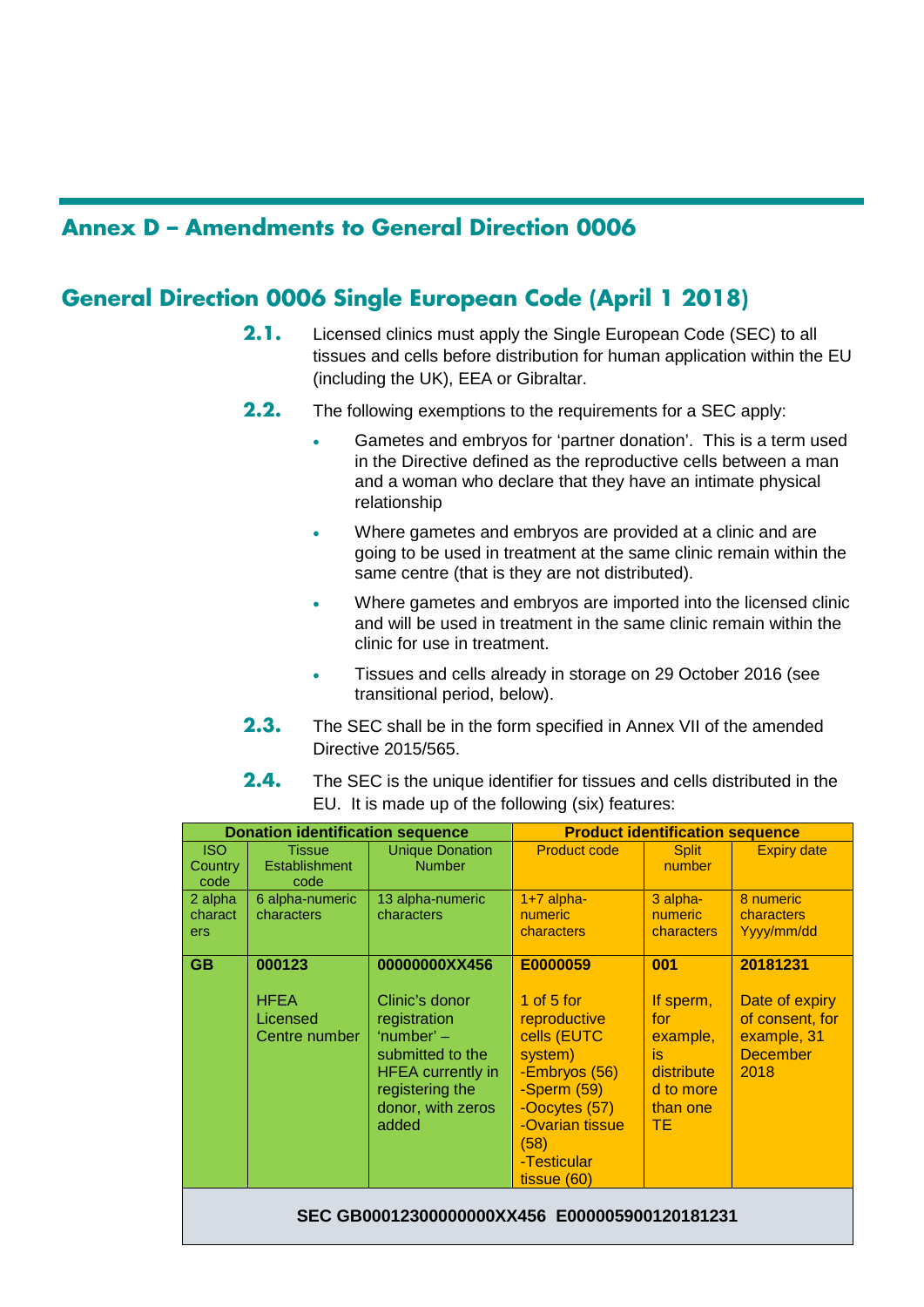Licensed clinics are permitted to use one of three coding platforms to identify the SEC.

- 1. The EU coding platform is available at <https://webgate.ec.europa.eu/eucoding/reports/te/index.xhtml> and incorporates the EU Tissue Establishment Compendium.
- 2. ICCBBA ISBT128 [https://www.iccbba.org](https://www.iccbba.org/)
- 3. Eurocode IBLS<http://www.eurocode.org/>
- **2.5.** In all cases the 'unique donation number' must be the unique HFEA donor registration number applied by the licensed clinic, and submitted to the HFEA further to the donor registration process, preceded by zero(s) – as necessary such that it is formed of 13 alpha-numeric characters.
- **2.6.** The 'expiry date' shall be the date on which consent to storage and use expires. This date will be sourced from the patient consent form.
- **2.7.** Once the SEC is allocated it must not be altered unless there is an encoding error. If this happens, a new code should be correctly issued and a record should be kept of the error and amended code.
- **2.8.** The SEC must be attached to the container of the tissue/cell or where that is not possible it must be attached to the accompanying documentation and linked to it. It must be 'eye-readable' that is, if a bar code is used, it must be accompanied by the SEC. When printed, the 'donor identification sequence' and product identification sequence must be separated by a space or as two successive lines. GB0001230000000000456 E000005900120181231
- **2.9.** Transitional period: Tissues and cells in storage on 29 October 2016 are exempt from obligations to attach the SEC where those tissues and cells are distributed, until 29 October 2021, but they must be traceable. After this date the SEC must be attached to accompanying documentation. See (9) above.
- **2.10.** The SEC shall not be submitted to the HFEA as part of a clinic's data treatment data submission obligations set out in General Direction 0005.
- **2.11.** A licensed clinic must inform the HFEA when:
	- Information about it held in the EU Tissue Establishment compendium requires updating or correction;
	- The EU Tissue and Cell Product compendium requires an update;
	- It identifies a significant non-compliance with the requirements relating to the SEC concerning tissues and cells received from other EU tissue establishments.